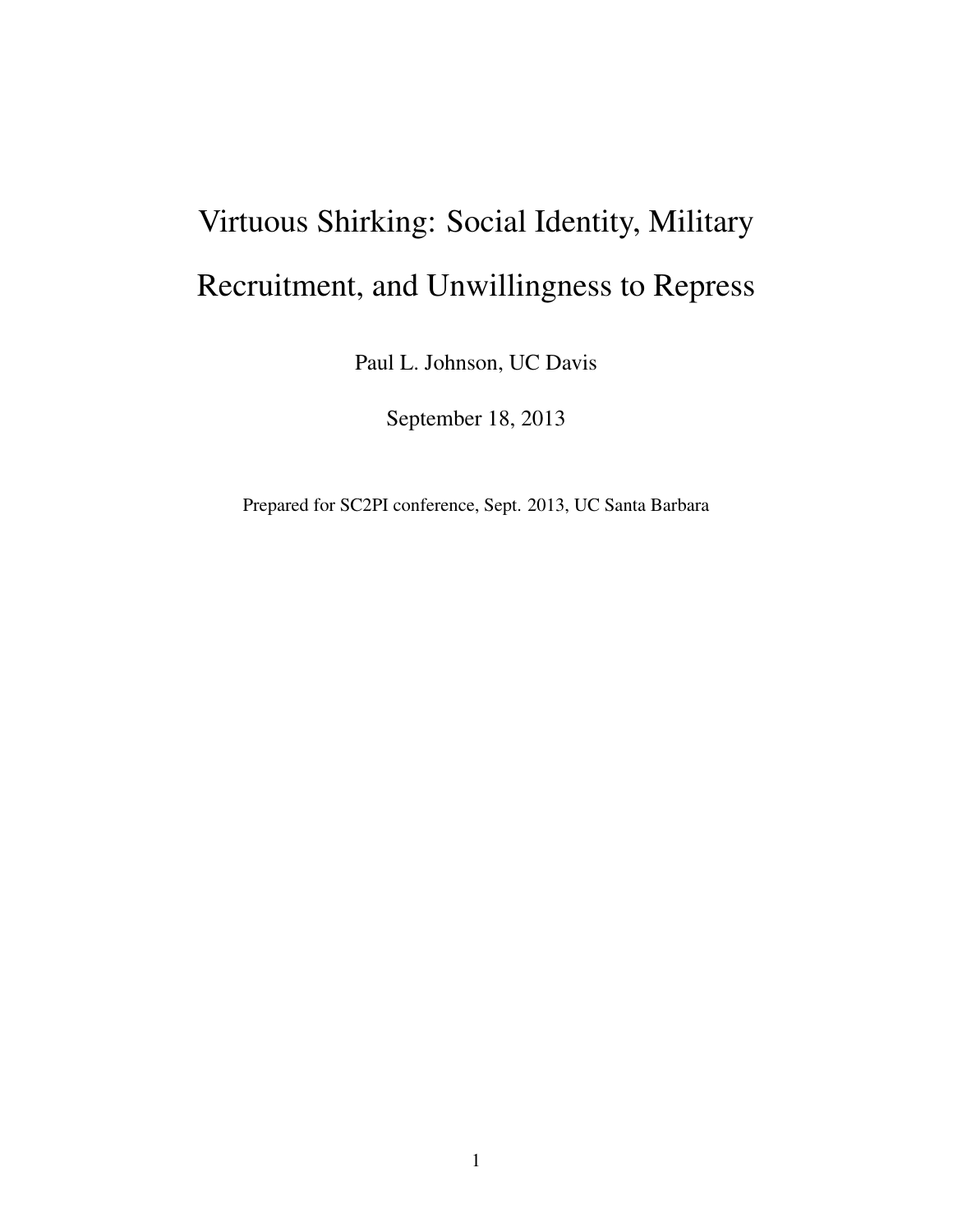# Introduction:

Loyalty shifts in the armed forces are rare, but in the context of domestic political conflict the consequences of the military withdrawing its support for the regime are dramatic (Chenoweth and Stephan 2011, 46-52; D'Anieri 2006; Russell 1974). This makes it important to know the conditions under which security forces can be expected to carry out orders to repress the populace when called upon to do so. In this paper, I theorize about how the design of the state's military in terms of ethnic-based recruitment affects the ability of the regime to violently repress its opponents. I propose that the extent to which officers and soldiers perceive the populace as being more like themselves affects their willingness to carry out orders to repress that populace.<sup>1</sup>

Most studies of repression have overlooked the agents of repression themselves, assuming that the state and its security forces work as a unitary actor. This assumption needs to be relaxed if we are to understand the success of revolutions that have taken place in the last several decades, including most recently the Arab Spring. In these cases, the role of military agency became obvious as defections and disobedience within the military caused the state's ability to put down opposition protests to crumble (e.g., Barany 2011, 2013; Droz-Vincent 2011; Lutterbeck 2013; Nepstad 2011). This paper follows the call by Davenport and Moore (2012, 708) to disaggregate state-side actors to be able to understand state-dissident interactions better. I model the relationship between the state and its security forces using a principal-agent framework. Specifically, I explore the key role that divergent interests between principal and agent play in allowing for military disobedience to take place. In addition, I apply this framework in a novel way. A few studies of security forces' role in human rights violations have used principal-agent logic, but to my knowledge, this paper is only the second to apply it to a context where agency loss equates to fewer, instead of more, human rights violations *–* an application that I term *virtuous shirking.* This paper is the first to approach

<sup>&</sup>lt;sup>1</sup>Normally, quashing dissent is the role of the police or paramilitaries, but the military is the force of last resort in when the protests are large enough to overwhelm the internal security forces (Droz-Vincent 2011; Svolik forthcoming, 2-3). The decision to limit the analysis to the military is mainly due to data limitations. While data for identity-relevant characteristics of militaries are sparse and require extensive collection – detailed below – data for these characteristics are even harder to obtain for internal security forces.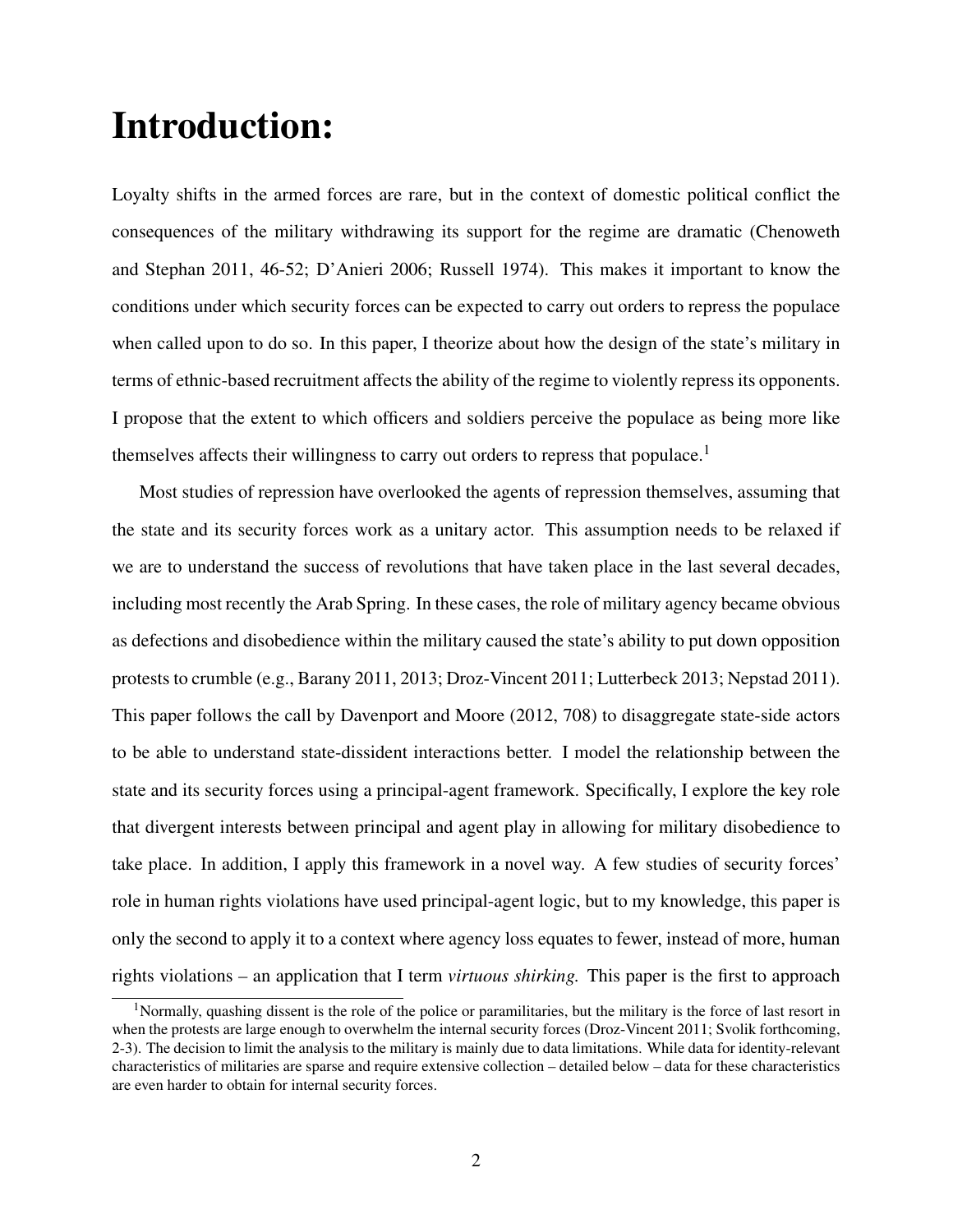the question of virtuous shirking from a social-psychological basis.

I assume that social distance between soldiers and the populace they are assigned to repress is the main factor that affects their willingness to repress that populace. Ethnic-based recruitment influences the extent to which protesters and soldiers share a common identity, based on shared ethnicity, and soldiers' willingness to harm protesters decreases when those soldiers perceive the protesters to be more like themselves. After outlining the theory and deriving testable hypotheses, I describe an original, ongoing effort to collect data on the ethnic composition of security forces in order to test this theory.

#### Principals, Agents, and Repression:

Traditionally, the repression literature has paid little attention to the process of how repression is actually applied or to the actors charged with applying it. Most studies assume implicitly, and a few assume explicitly (e.g., Carey 2006, 2009; Gartner and Regan 1996), that the state is a unitary actor in its decision to repress and in carrying out that repression. When an occasional repression study goes beyond this assumption and disaggregates the state, it is nearly always to model the decision of whether to repress, not to analyze the process of carrying out repression. For instance, Shellman (2006*a*,*b*) models the state as comprising two separate actors, the leader and the domestic audience, to consider how audience costs affect the decision to repress. Similarly, Davenport (1995*a*,*b*) hypothesizes that since violence is the tactic that the military is most comfortable in using, that greater military influence within the government should cause the state to decide to resort to repression more often.

Principal-agent models have long proven useful in other research areas that analyze securityforce obedience, such as civil-military relations (e.g., Feaver 1998, 2003) and management of rebel movements during civil wars (e.g., Gates 2002; Gates and Nordås 2010; Weinstein 2007, ch. 4). In this section, I describe how this framework, originally developed for economic applications, has been applied successfully to security-related settings within political science. I then review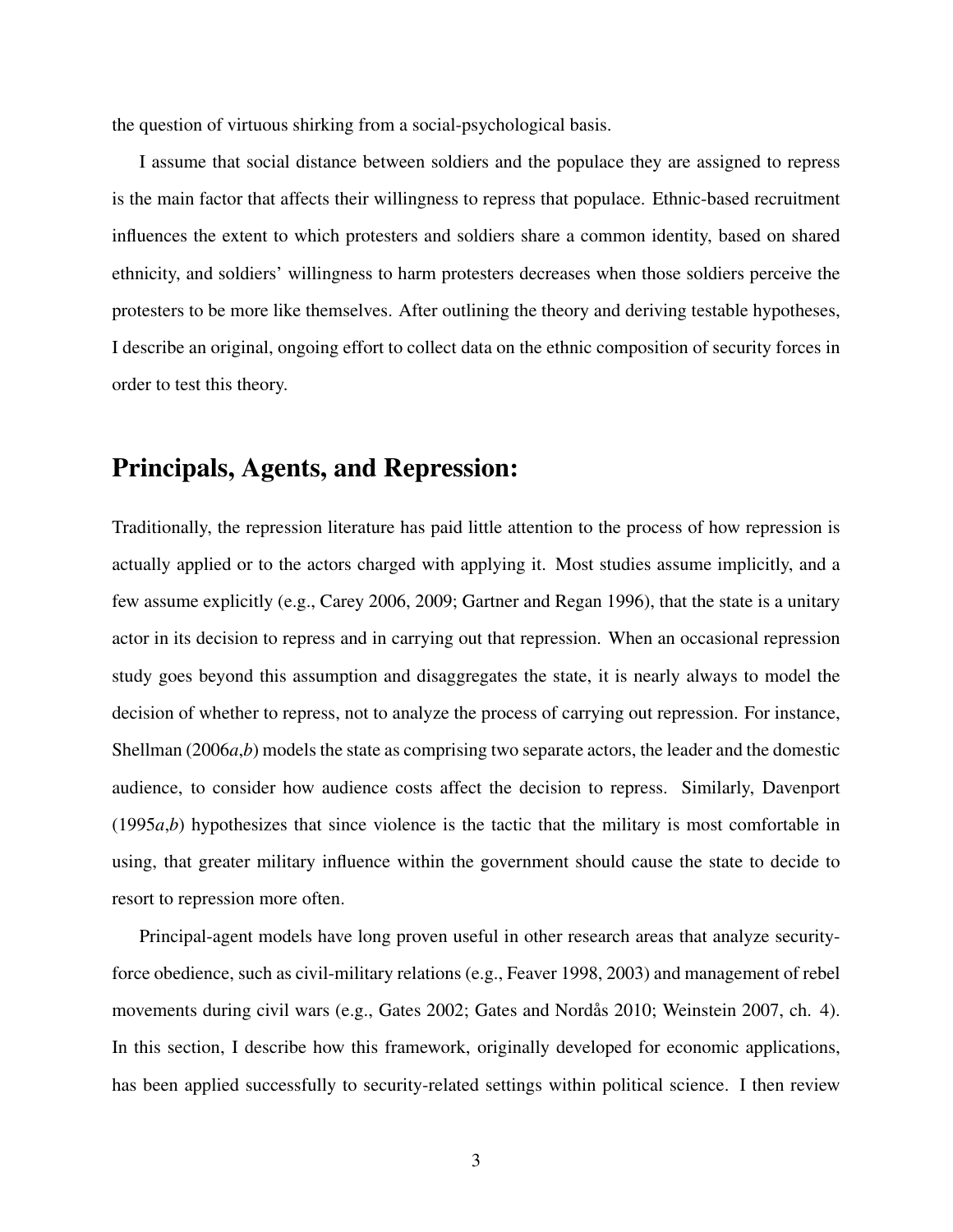the few studies within the repression literature that use principal-agent logic, dividing them into three approaches, based on which actor they focus on as rationally self-interested in causing human rights violations: the principal, the agent, or both.

The principal-agent "problem" describes a situation where a principal delegates work to an agent, but the agent may not do the work in the way that the principal wants it done. The terms classically used for the agent's actions on the job are *working*, which means doing the job the way the principal wants, and *shirking*, which means doing the job any other way or not at all. Situations characterized by agency loss arise due to two main factors: divergent interests and private information. Private information, the factor that most people associate with principal-agent problems, is typically the reason why agents can get away with shirking in economic applications. However, agency loss can arise even in situations where the principal knows what the agent is up to all times. The real *sine qua non* of principal-agent problems is divergence of interests. Without this condition, agents would behave as the principal intended, because it would be entirely within their interest to do so. Economic applications under-emphasize this factor, because it is simply a given in most employer-employee relationships: the employer wants more work for less pay, and the employee wants more pay for less work, so their interests necessarily diverge. Consequently, monitoring and reporting are the two mechanisms most discussed in the economic literature. In political applications, though, alignment of interests is at least as important as private information, if not much more important.<sup>2</sup>

One key mechanism for resolving any principal-agent problem is the possibility of punishment for shirking. If the agent goes against the principal's wishes, the principal must be able to discipline or remove the agent, or both. Store owners fire clerks whom they catch pilfering the cash register and prosecute them as a deterrent to other clerks who might consider stealing. Citizens remove representatives and parties from power who do not meet their expectations, but this process only operates in democracies where competition is allowed to flourish. Without the possibility of pun-

 $2$ To provide one (non-security-related) example from political science, campaigns for public office are a vetting process where citizens attempt to ensure that candidates hold the same beliefs as the citizens on the issues most important to those citizens (Downs 1957). The institution of campaigning in democracies is deliberately designed to ensure that the interests of the representative be aligned with the interests of the constituents.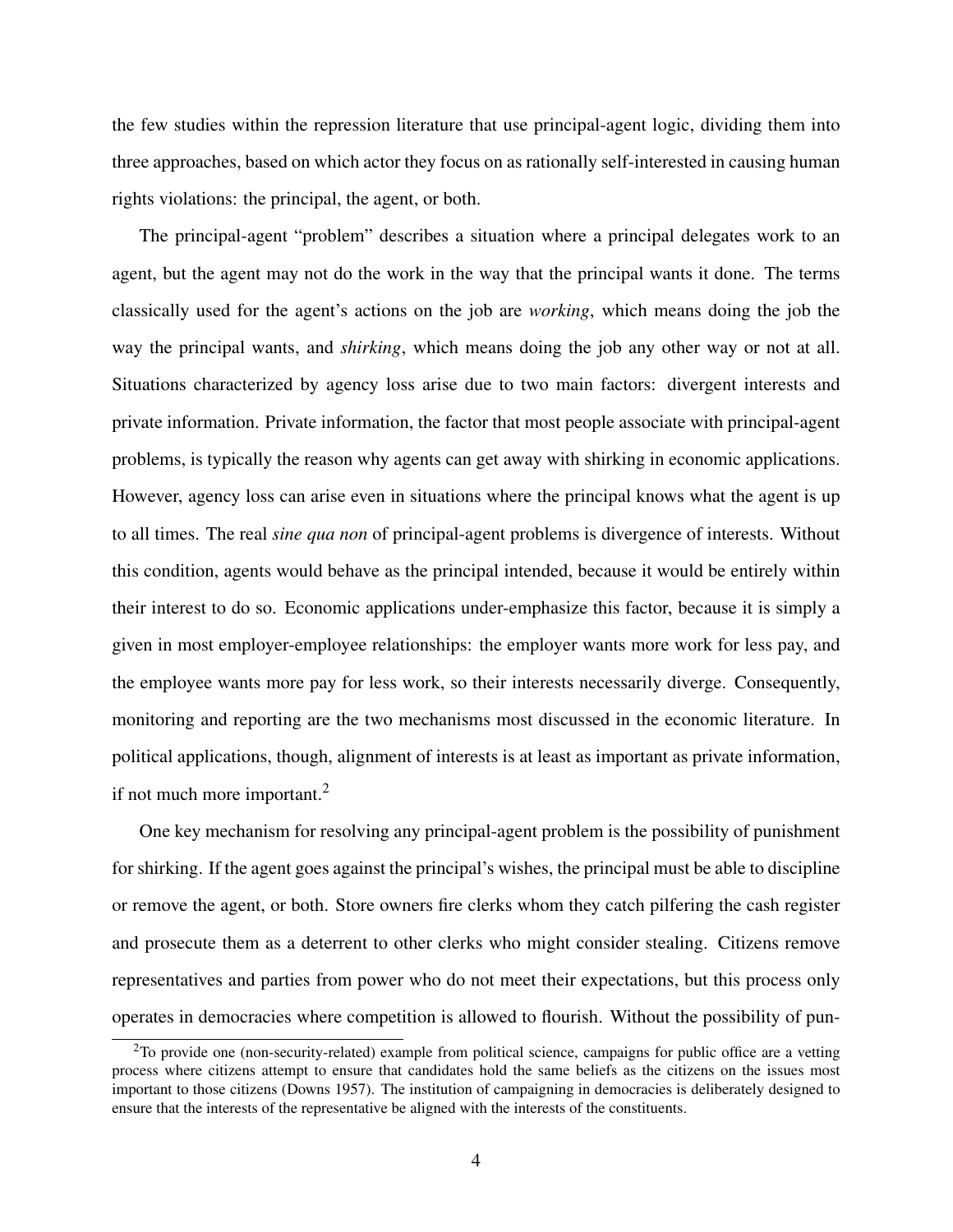ishment, principals cannot hold agents accountable. In the context of repression, the principal's ability to punish shirking takes on a special theoretical significance, *because security forces are themselves the agents of enforcement*. If a police officer goes beserk, the government sends other police officers to arrest the renegade.<sup>3</sup> If one force launches a *coup d'etat*, the government defends itself using another force (e.g., Belkin and Schofer 2005). However, if the entire military defects, there is no one left, or no force large enough, to punish defectors. This is analogous to the trust that citizens place in their elected leaders in a democracy: the citizenry, as principal, runs the risk that elected agents will collude to to sever the dependency on the principal entirely (Lane 2008).

Civilian leaders put enormous trust in the security forces by giving them the means and the sole responsibility to defend the state and the regime. This degree of dependence cannot be overstated. The really remarkable thing is that the security forces usually remain subordinate; in other words, that "those with guns obey those without guns" (Svolik forthcoming, 2). This unique role of the security forces as both agent and enforcer heightens the importance to the state's leaders of making sure that the interests of the agent be aligned with the interests of the principal. Convergence of interests, not monitoring, is the key factor in making sure security forces remain loyal to the state and the regime. "When the principal cannot get rid of the agent, it may not matter much that the principal can monitor the agent" (Lane 2008, 10).

#### Three Applications:

I now describe three categories of applications of principal-agent logic to repression. The first of these assumes that agents are the ones who are motivated to repress. Similar to the approach taken by economists who assume virtuous employers and lazy employees, the policy application of the work is summed up with the question: *how can we reduce repression by bringing bad agents back under control?* In order to explain this phenomenon, these authors treat the soldiers, police, and militia members making up the state's security forces as agents with their own interests that may

<sup>&</sup>lt;sup>3</sup>For a recent example: "Dorner Manhunt Stretches from L.A. to Mexico and Beyond," LA Times, 12 February, 2013.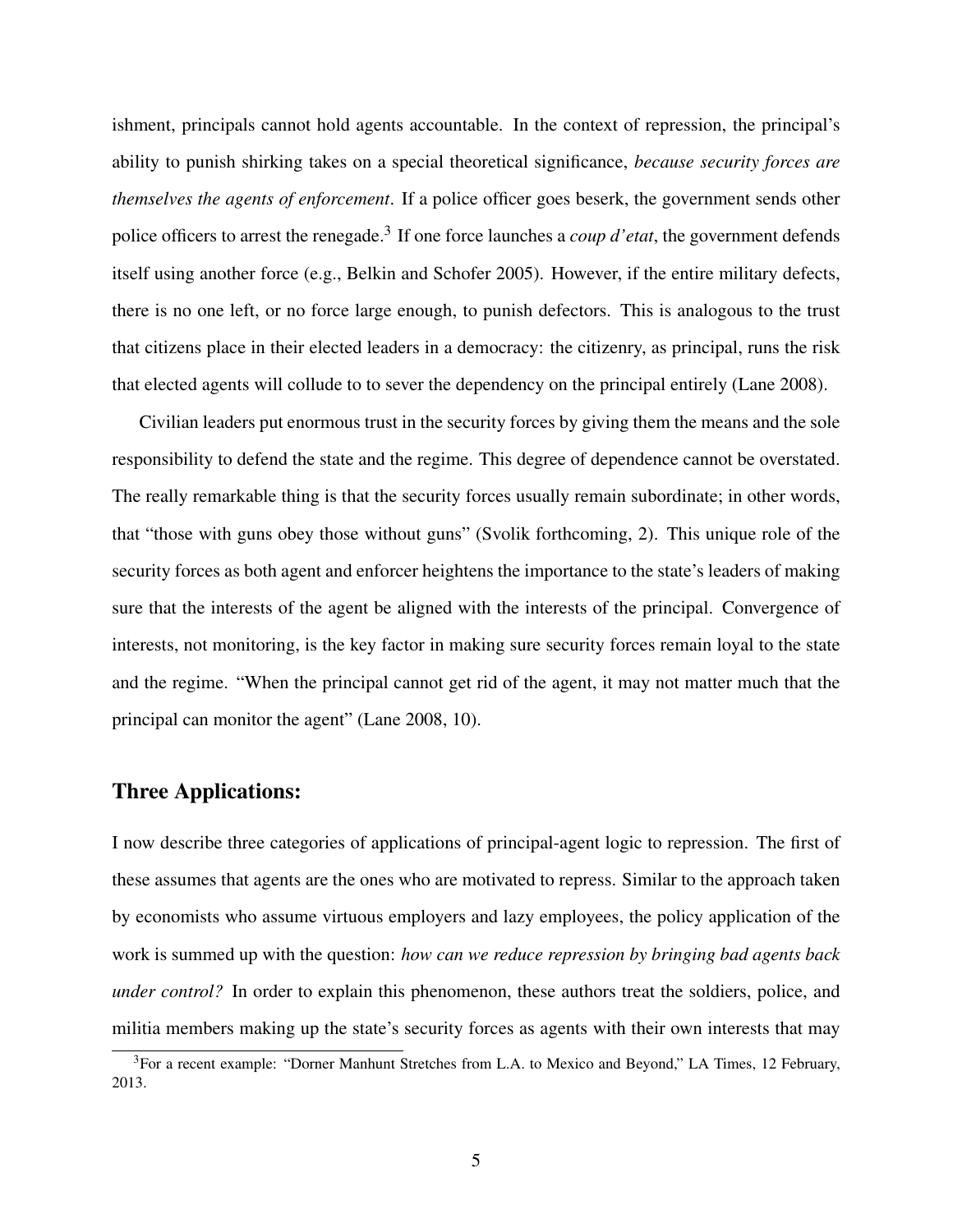diverge from the state's interests and who do not always operate with immediate supervision by the state's leaders. These studies show how the application of repression policy may differ, for the worse, from what state leaders intended when they set the policy. For instance, prison guards often have greater faith than their civilian superiors in the utility of torture for extracting information useful for national security, and in the absence of monitoring and clear rules about which techniques are permissible, may resort to torture more than their civilian superiors would want (Conrad and Moore 2010; Mastroianni and Reed 2011). Police and peacekeepers on the street who have discretion as to how to deal with dissenters may use heavier-handed tactics than the civilian leaders had wanted, which may prevent the state from sending the signal that it had intended to the dissenters (Cunningham and Beaulieu 2010). Third, given the possibility that out-of-control security forces may use sexual violence as a source of private gain, instituting monitoring and the screening out of antisocial recruits appear to decrease sexual violence against civilians (Butler, Gluch, and Mitchell 2007).

While studies in the first vein seek to explain why human rights abuses that security forces commit may exceed what the state leaders had wanted, the second group of studies acknowledges that *both* the principal and the agent may be rationally self-interested in repression. Initially suggested by Kowalewski (1982) but not well developed until Mitchell (2004, 2012), these studies recognize that leaders attempt to have their cake (appear virtuous) and eat it, too (repress dissenters violently) by deliberately setting themselves up for agency loss.<sup>4</sup> Like the first group of studies, this approach recognizes that the individuals who staff the security forces, including soldiers, police officers, and militia members, may have a personal psychological or physiological interest in repressing people and violating rights. This interest can encompass murder, pillage, and rape, especially when "bad apples" are deliberately recruited into the forces. Here, we have a confluence of interests: a leader who wants to terrorize a populace into surrender or flight only needs to not get in the way of his forces' enthusiasm, although a little tacit encouragement may be (and frequently is) useful. Employing pro-regime gangs of thugs additionally allows leaders

<sup>&</sup>lt;sup>4</sup>The irony in calling these rights violations "agency loss" is that while they constitute a public bad for society, they constitute a private good for the leader.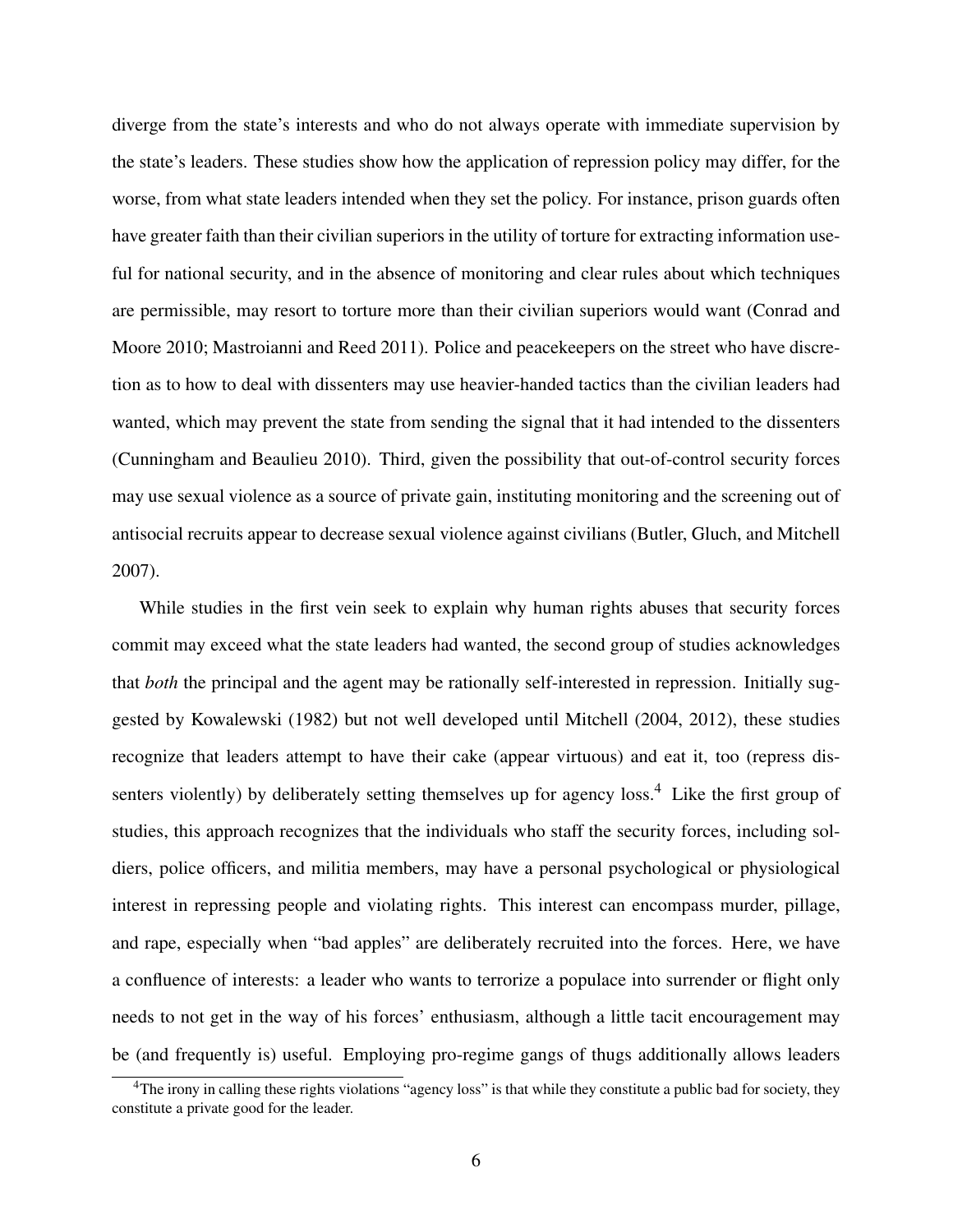to maintaining deniability while taking advantage of agency loss (Carey, Colaresi, and Mitchell 2012*a*,*b*; Kowalewski 1982; Mitchell, Carey, and Butler 2012). As opposed to the "can't control" phenomenon that the previous application focuses on, this application of principal-agent logic is aptly described as "won't control" (Mitchell 2004).

The third approach, the one that this paper adopts, asks the question of what causes agents to shirk by repressing *less* than desired? In this case, the definition of shirking is closer to its original meaning from economics – choosing to not to do the work requested by the principal – but with a normative twist, since here*, shirking is virtuous*. In this case, the principal is the one motivated to abuse human rights, but the agent may take advantage of delegation to not carry out that abuse. There is only one study within the repression literature that I am aware of that takes this approach: DeMeritt (forthcoming) focuses on how variation in the costs of repression for the individual soldier, in the form of legal reprisal resulting from foreign intervention, affect the soldier's willingness to follow orders to kill civilians. DeMeritt's study focuses on how institutions like humanitarian interventions alter the cost-benefit calculation by introducing anticipation of punishment by foreign interveners. In contrast, the present study focuses on the role of a very different factor, self-identification, in explaining disobedience to orders to repress.

# Self-identification and Crimes of Obedience:

I theorize that social distance, based on shared ethnicity, is the main cause of security forces refusing to obey orders to repress. I define ethnicity broadly (for a justification, see Enloe 1980, 9-10), to include race, religion, language, and tribe. The dimension of ethnicity that is expected to matter for this study is the dimension along which the country in question is most severely divided. For example, in the US or South Africa in the mid-20th century, the strongest cleavage was race, with competition between whites and blacks, so we would assume in those contexts that individuals would identify themselves primarily in terms of race. In countries most strongly divided by sect, such as Syria in its current civil war, we would expect individuals to identity themselves in terms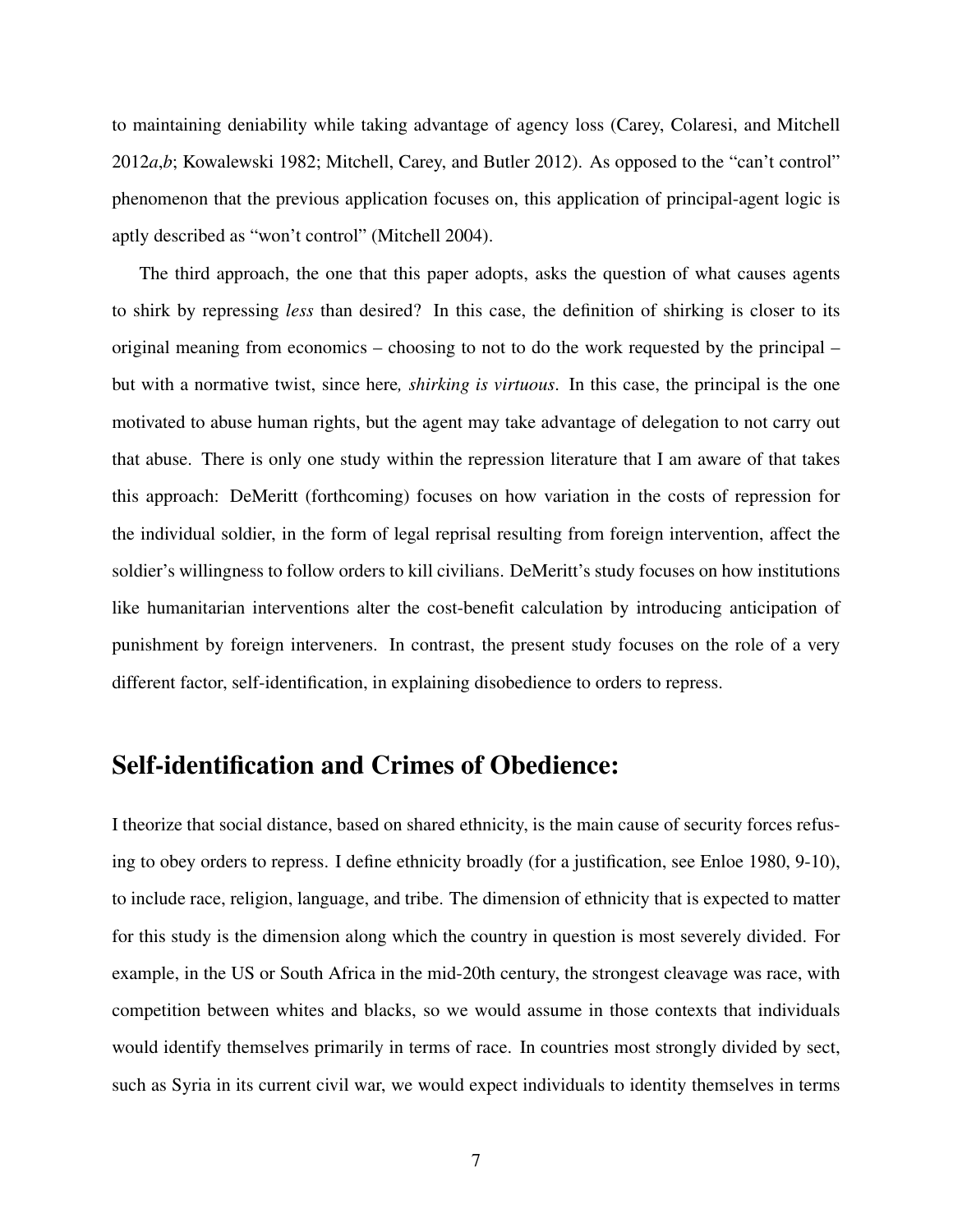of their religion.

In the context of protest policing, selecting agents that are both capable and reliable for the job involves staffing the force or forces that will be responsible for repressing threats to the regime with individuals willing to do so. Common or divergent ethnic identity is expected to affect how those recruits will perceive the protestors against whom they may be required to use force.

Social identity research deals with how individuals see themselves vis-a-vis social groups (e.g., Tajfel and Turner 1986). We expect individals to act favorably toward groups to which they perceive themselves as belonging ("in-groups") compared with groups to which they do not see themselves as belonging ("out-groups")*.* Psychologists have long studied what makes normal individuals willing to obey orders that would normally be considered immoral or unjust (e.g., Kelman and Hamilton 1989; Milgram 1974). Milgram's (1974) famous obedience experiments studied subject willingness to administer what they perceived as harmful levels of electric shocks to a victim when ordered to do so by an experimenter. One factor that made a significant difference, among others that he analyzed, was the physical distance between subject and victim. Subjects who were physically closer to the victim apparently could not help but empathize with the victim's suffering. Experimental follow-ups to Milgram have extended this line of reasoning to *social* distance. This concept represents how similar to himself or herself one individual perceives another individual to be. These experiments suggest that greater social distance between the victim and the subject allows the subject to overcome internal restraints against harming the victim more easily. In other words, people appear to be more willing to harm other people whom they see as "not like me." To illustrate this pattern, I summarize the design and the conclusions of several obedience experiments that each incorporated social distance as an explanatory variable.

In the first, using an all-white sample of subjects, Youssef (1968) tested the effect of victim race on the level of painful shocks that subjects would be willing to administer. As with Milgram's experiments (1974), the experiment was purported to be a test of the effect of electric shocks in helping victims with learning exercises. In one of Youssef's experimental conditions, the factor that divided the treatment group from the control group was victim race, measuring the willingness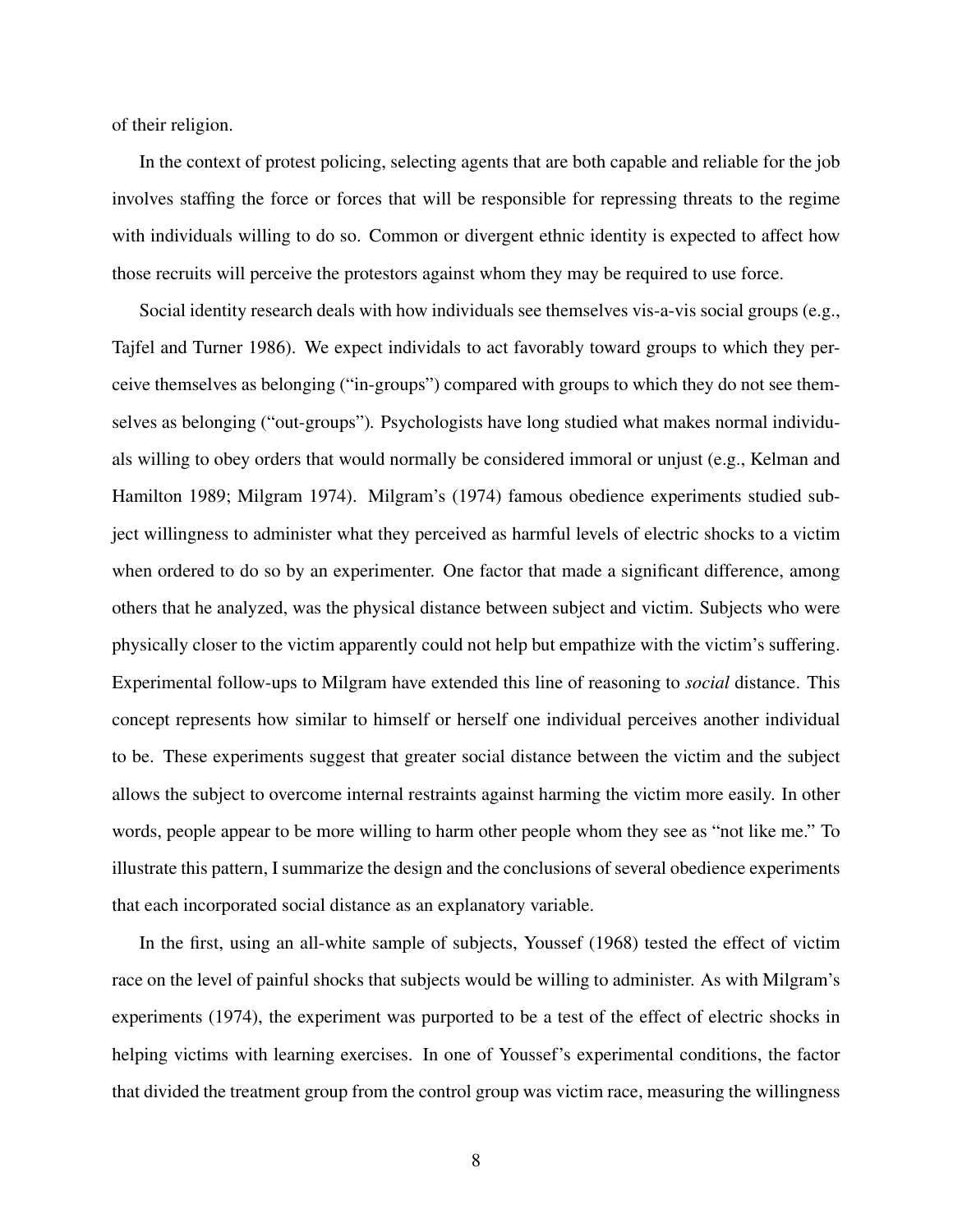of white subjects to harm white victims versus black victims. As predicted, black victims received a large and significantly higher mean shock level.

In the next, using an all-white subject pool, and further removed from the racial tensions of the Civil Rights era, Brant (1980) showed that the effect of social distance could apply along a continuum from very similar to very dissimilar. He employed four different idealized types for the victim, designed to fit four different group-based stereotypes: a white and black victim each who appeared as normal undergraduate students, as well as another white and black victim – actually, the same two graduate-student confederates – representing social extremes. In the black social-extreme case, the victim "spoke in a black English dialect, shuffled when he walked, wore 'loud' clothing, and spoke slowly, attempting to appear low in intelligence" (231). In the white social-extreme case, the victim also acted according to a certain stereotype: he was "attired in wrinkled dirty clothing, wore a torn leather hat, spoke in a 'hippie' vernacular and appeared to be in a 'spaced out' condition, and also spoke in a slow manner" (231). Subject willingness to administer increasingly painful electric shocks increased as the social distance vis-à-vis the victim and the (white) subject increased. Compared to the mean highest shock score that the normal white victim received,<sup>5</sup> the hippie-stereotyped white victim's mean punishment was  $21\%$  higher, the normal black victim's mean punishment was 80% higher, and the stereotyped black victim's was an alarming 221% higher.

In the only modern replication attempt that I have been able to find, and this time taking place at a French university, Dambrun and Vatiné (2010) used the closest experimental setup to Milgram's study that could pass an institutional review board. They employed an "immersive video environment" where subjects were asked to administer electric shocks that they knew were not real to a victim whom they knew was an actor on a pre-recorded interactive video. The intent was not to deceive the subject but rather to make the experience sufficiently life-like that the subjects would experience similar sorts of stress as if the experience were real.<sup>6</sup> All subjects were

<sup>5</sup>88.96 V/sec, measured as voltage times duration.

<sup>&</sup>lt;sup>6</sup>The simulation was realistic enough that under some experimental conditions, the authors observed a large, significant difference in both the number of fully obedient subjects and in the mean maximum voltage level that subjects employed. In other words, for many students the experience was really too much to handle, even though they knew it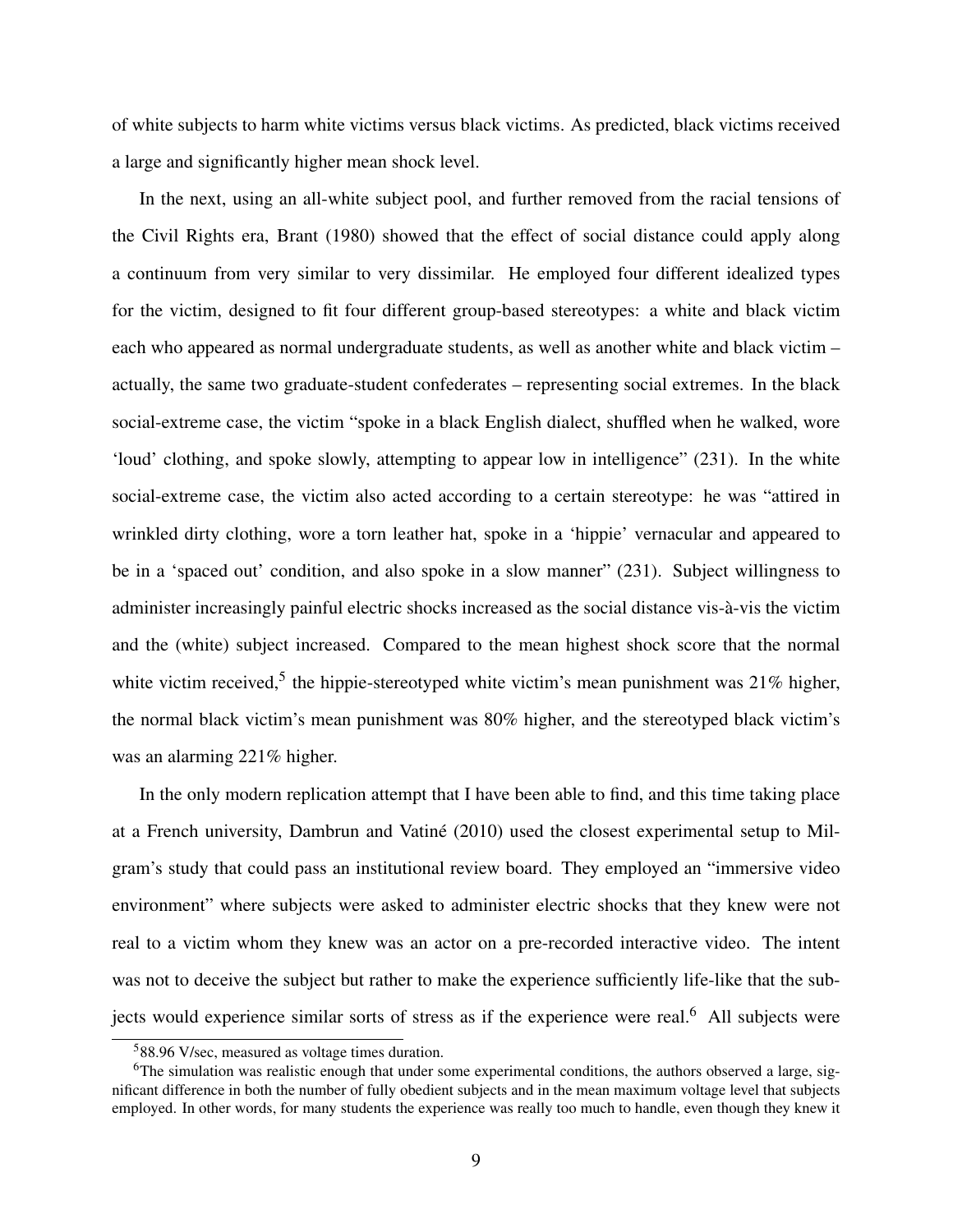French nationals, and one of the experimental conditions the authors varied was victim ethnicity, with the cue for this condition indicating either a French or North African name for the victim, representing the prevailing ethnic cleavage in France. Although variation in actual punishment levels in this condition did not reach statistical significance, what the authors *did* find speaks directly to the mechanism theorized to be at work here: subjects' self-reported anxiety levels differed strongly and significantly between those assigned to shock the French victim (the one like themselves) and those assigned to shock the North African victim (the dissimilar "other"). Anxiety was significantly lower for subjects ordered to shock the victim who was ethnically dissimilar from themselves, meaning that it was physiologically easier to go through the motions of pretending to cause harm to someone who is unlike oneself. Given the weakness of the ethnicity cue – only the name differed, not the subject's appearance<sup>7</sup> – and given the complete lack of deception in this experimental setup*,* obtaining this result was remarkable; this experiment provides direct evidence that the human physiological response differs when being asked to harm someone like oneself versus someone perceived as very different.

One more study is worth summarizing here, even though it differs from the others in that it did not rely on ethnicity. In a follow-up to Milgram's obedience study, Batson et al. (1981) analyzed the causes of pro-social, rather than anti-social, behavior by exploring the conditions under which subjects – from an all-female subject pool – would be willing to volunteer to trade places and receive painful shocks on behalf of the original victim, a female confederate dubbed "Elaine." They also operationalized social distance using a much more shallow basis and still obtained the same result as the other studies summarized above. Using a cue reminiscent of the minimal group paradigm (Tajfel 1970), social distance was operationalized as similarity of preferences on a "personal values and interest" questionnaire,<sup>8</sup> where Elaine's answers were forged so as to be nearly identical or not at all close to the subject's answers, respectively, in the two groups. After a rigged

was only a simulation.

 $7$ The subject was chosen deliberately to have an ethnically ambiguous appearance, with a "suntanned complexion" [and] a week's beard growth" (763).

 $8$ The authors provide examples of questions such as, "If you had a choice, would you prefer living in a rural or an urban setting?" and "What is your favorite magazine?" (294).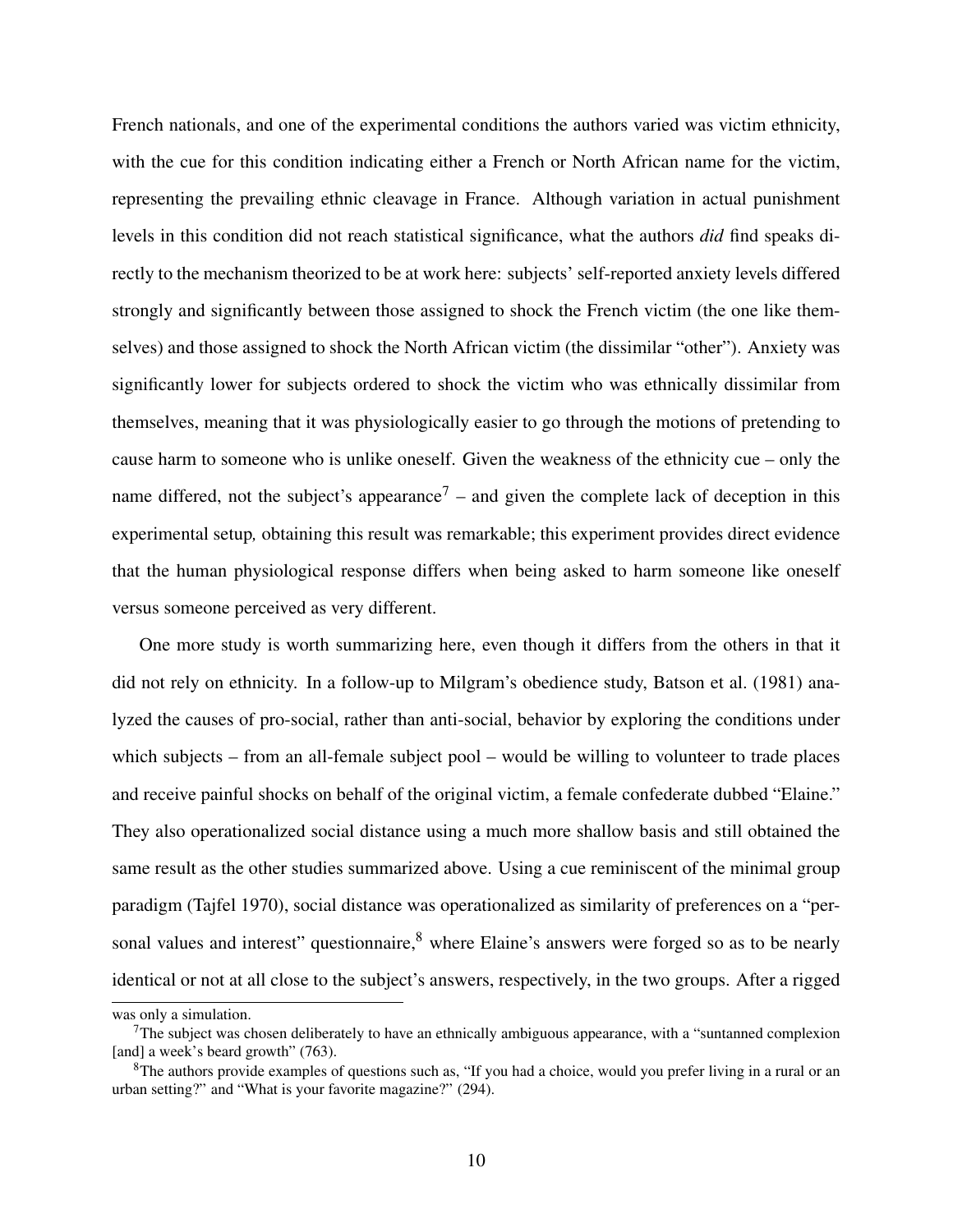drawing to determine whether the subject or the confederate would take the place as victim, and after being allowed to privately compare her own survey answers with Elaine's answers, the subject was stationed to watch Elaine go through 10 stages of increasingly painful electric-shock treatments. The subject could volunteer at any time to switch places with Elaine after observing that Elaine was reacting unusually poorly to the treatment. The authors of this study found that subjects who perceived low social distance between themselves and Elaine, based on grounds as flimsy as similar preferences, were much more likely to volunteer to take Elaine's place than those who perceived higher social distance, despite anticipating that the shocks really would hurt, and even when they were provided with the option of exiting instead of having to watch the remaining shock treatments. That the study found this effect, and on the basis of such a shallow measure of social distance, provides strong evidence that pro-social behavior can be motivated by decreasing social distance (see also Stürmer and Snyder 2010).

The real-world analog to all of these experiments is the decision of whether to carry out orders to repress, a point that Milgram (1974, ch. 1, 15) himself made clear. The importance of social distance in producing the results of these experiments is also partially corroborated by two studies of real-world repression. The first, Davenport 2005, concerns covert – as well as invasive and illegal – forms of repression employed in neighborhoods in Detroit in the 1960s and 70s. Government intelligence and police organizations, including the FBI, used electronic and physical surveillance in a campaign against a Black Nationalist organization, the Republic of New Africa (RNA). Using the geographic neighborhood as unit of analysis, the study found that in predominently white and higher-income neighborhoods the state only targeted known RNA members residing there, while in majority-black and lower-income neighborhoods, the state employed surveillance indiscriminately. Interestingly, the magnitude of covert repression that the government used responded much more to neighborhood demographics in terms of race and income than to actual RNA activity within the neighborhood, for which the author controls.

In the second study, Davenport, Soule, and Armstrong (2011) analyzed a dataset of 15,000 protest events in the US, culled from the *New York Times*, to explore the causes of police presence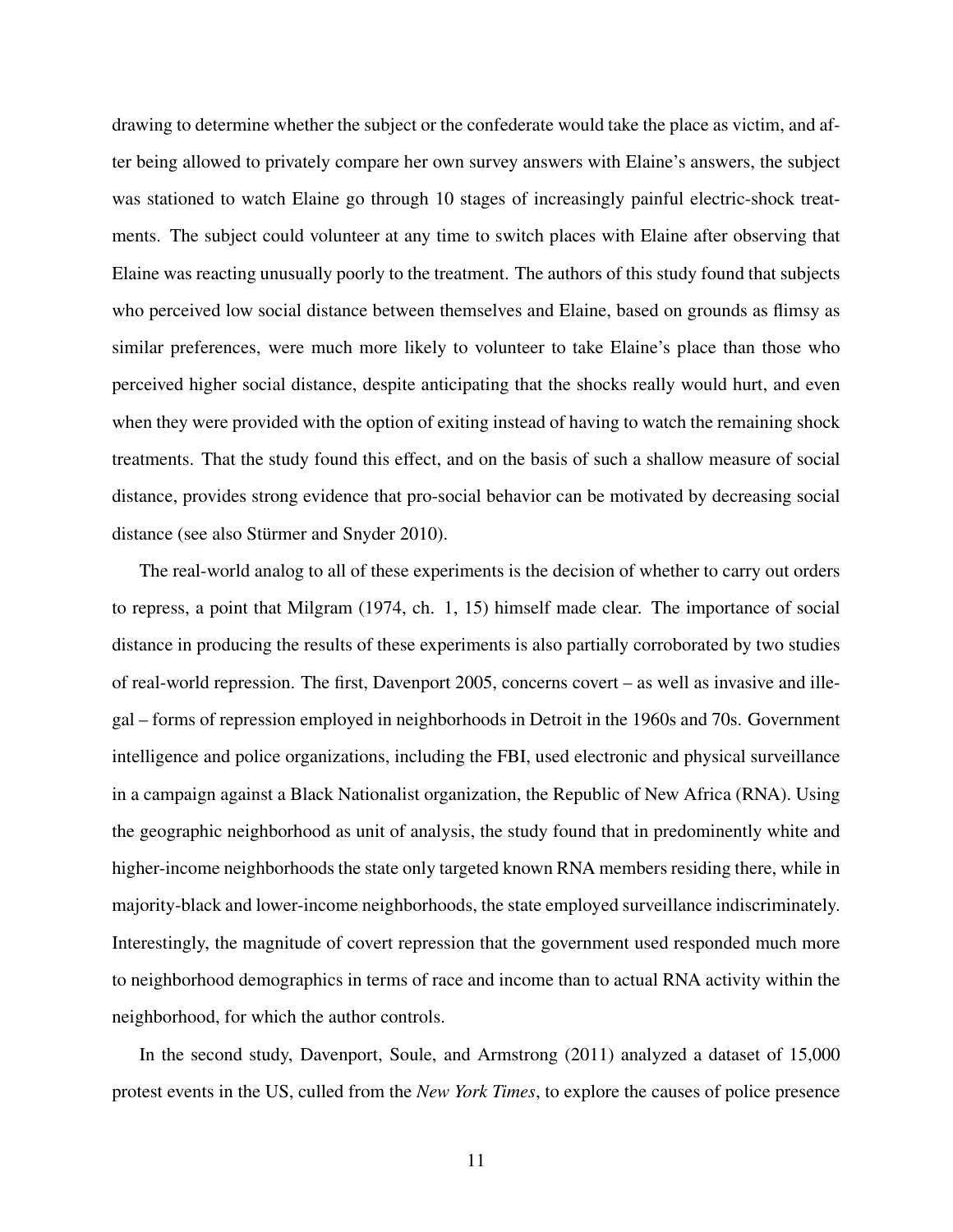and activity at protests. Even after controlling for standard threat-based explanations for repressive outcomes, including size of protests, presence of counterdemonstraters, confrontational and violent protest tactics, and political claims-making against the government, the authors found that black protests were much more likely to draw a police presence than white protests, and once on the scene, police were much more likely to make arrests at black protests than at white protests.<sup>9</sup>

One important gap in our understanding that this previous research has not filled is what the effect would be if the ethnicity of the would-be repressor is varied, since the results from these studies of laboratory and real-world repression only varied the ethnicity of the victim. For the experimental studies, this is probably due to the limited availability of minority-ethnicity participants on the college campuses where each experiment took place. For the repression studies, we can assume that this was for lack of data on police and intelligence forces, although the authors do note that the security forces they studied were white-dominated agents of a white-dominated state. The present study addresses this gap by studying variation in the ethnicity of the forces assigned to repress.

#### Setting the Scene for Confrontation: A Three-Stage Process:

I now outline a model of repression that takes into account two prior stages – military design and strategic anticipation of whether orders to repress will be obeyed – as well as the actual decision to follow orders to repress. I describe the model in qualitative format, but I clearly outline the assumptions that I apply to each actor, including the state leader, military recruits, and the opposition. As the security force bearing the greatest responsibility for external defense, but also as the force of last resort against domestic threats, $10$  the military occupies a place at the nexus of internal and external security demands.

<sup>&</sup>lt;sup>9</sup>The authors also find a temporal effect: their result is largely limited to years coinciding with the Civil Rights era. This finding constrains their attempt to speak to contemporary American protest dynamics, but does not work against the present study in any way, since the theory I present is expected to apply mainly in settings marked by severe ethnic divisions.

<sup>10</sup>As Lehrke (forthcoming, 3) puts it, "the last argument of kings (*ultimo ratio regum*) and their last defense against *regicides*" (internal quotes omitted, italics in original).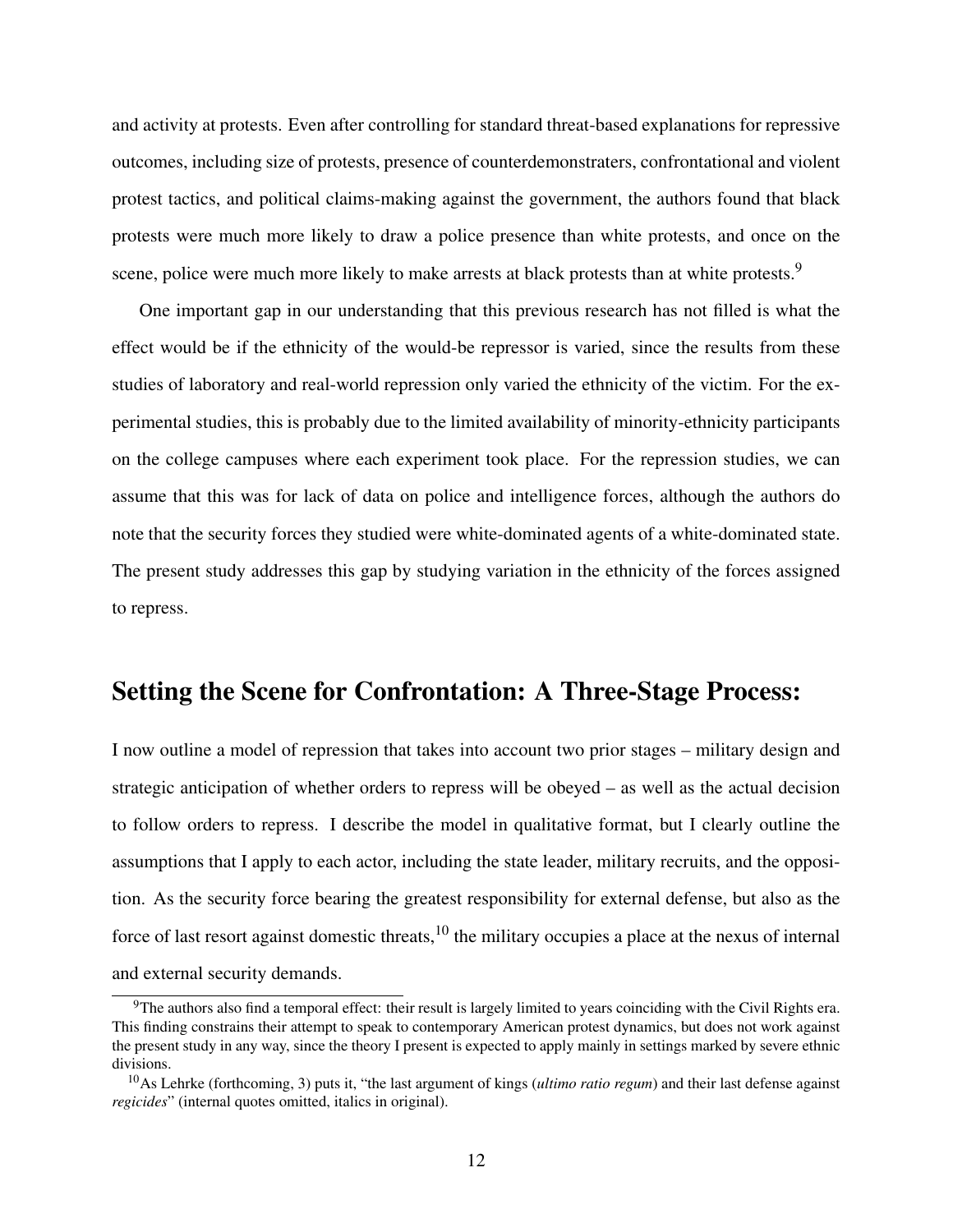The first set of assumptions focus on the state leader:

- A1. State leaders want to maintain power and stay in office.
- A2. Staying in office requires defending against threats to the state (in the form of battlefield defeat by foreign militaries) and threats to the regime (in the form of dissent from the populace and *coups d'etat* by the military).
- A3. Leaders enter office with a pre-existing and fixed assessment of how loyal each ethnic group in the populace will be, following the concept of ethnic security maps (Enloe 1980).
- A4. Defending against threats requires a military large enough to be able, and loyal enough to be willing, to follow orders to counter these threats.
- A5. Leaders are able to change military recruitment policies as needed, although there is some lag in implementation of any new policies.

I also note a few important points that go along with this first set of assumptions. First, defending against foreign enemies, dissent, and coups includes preemptive deterrence, not just reactive defense. Second, as explained above, I define ethnicity broadly, to include race, religion, language, and tribe. In addition, defending against military coups necessitates increasing the cost of coups, which is a function of the likelihood and severity of punishment for coup attempts.

The next set of assumptions focuses on the individual military recruit, representing both rankand-file soldiers and officers.

- A6. All recruits self-identify as a member of an ethnic group.
- A7. Recruits feel an affinity toward members of their own ethnic group ("co-ethnics"). Because of that affinity, they receive negative utility from the act of repressing coethnics.
- A8. Recruits receive negative utility when punished by the regime for disloyalty.
- A9. When faced with orders to repress co-ethnics, recruits weigh three different options: repress as ordered, disobey by doing nothing, or defect by actively fighting against the government. (The concept of defection includes both coup attempts and joining rebels in a civil-war context.)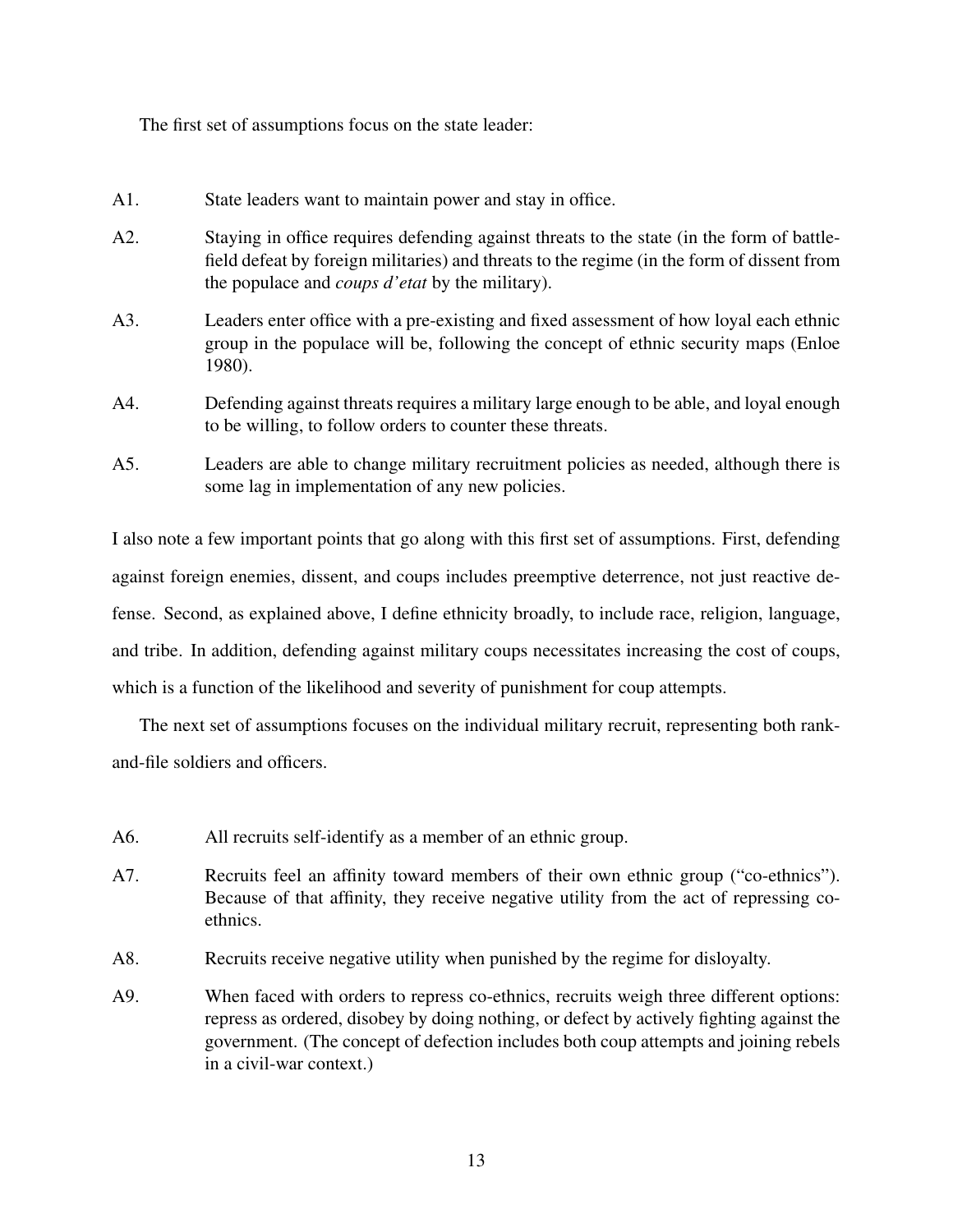The final three assumptions apply to political dissenters:

- A9. There is always some non-zero proportion of the populace ("dissenters") dissatisfied with either the state's policies, with political power arrangements, or both.
- A10. Dissenters gather to protest if they do not anticipate severe repression.
- A11. Dissenters' anticipation of severe repression is based on three considerations: level of past repression used by the regime in protest policing, anticipated size of the protests, and anticipated sympathy from security forces.

Assumption 11 considers that dissenters are aware of the social-psychological logic described above, that their co-ethnics in the military will be less willing to follow through on orders to repress. This assumption also implies that dissenters are aware of the actual ethnic composition of the military.

The model proceeds in three stages. In the first stage, which begins when the leader enters office, the leader sets military recruitment policy regarding which ethnic groups to target for recruitment and which to avoid recruiting from, with the goal of prolonging tenure. In the second stage, dissenters decide whether to protest, based on their anticipation of repression. In the third stage, which only begins if protest forms and the leader gives orders to repress the protesters, the military chooses between repression, disobedience, and defection. The assumptions above produce the following hypotheses:

- H1. Leaders recruit heavily from their own ethnic group and avoid recruiting from ethnic groups perceived as likely to be disloyal.
	- H1A. This effect is stronger regarding the composition of the officer corps than the composition of the rank-and-file of the military, since disobedience or defection by officers would constitute a greater threat to the regime.
	- H1B. This effect diminishes in response to higher levels of threat posed by foreign states' military power, as the need to increase the size of the military outweighs the desire for selective recruitment.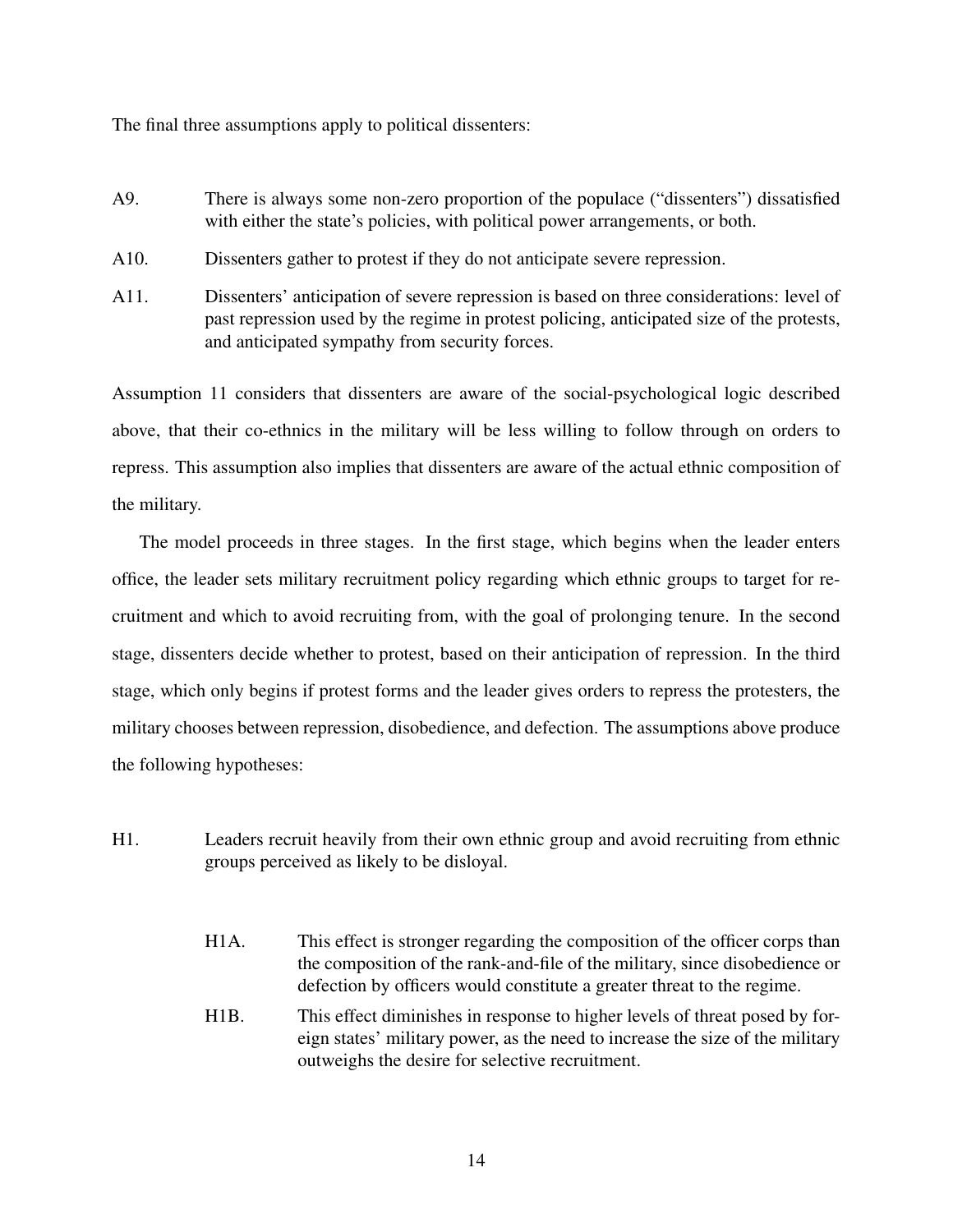- H2. When leaders increase the size of the military to balance against foreign threats, they also balance against their own military by increasing the size of the state's internal security forces.
- H3. Given orders to repress protesters, disobedience and defection are each more likely when the ethnic composition of the military more closely matches the ethnic composition of the dissenters.
- H4. The size and frequency of protests increases when the ethnic composition of the military more closely matches the ethnic composition of the dissenters, as protesters strategically anticipate unwillingness of the security forces to crack down on co-ethnics.

Hypothesis 2, regarding using internal security forces to balance against the military, follows a line of work on coup-proofing (e.g., Belkin 2005; Belkin and Schofer 2005) as well as from the principal-agent logic of hiring multiple agents to do the job of monitoring each other. Hypothesis 1B highlights the tension between two considerations, achieving external security through military size versus achieving internal security through military loyalty, with leaders theorized to recruit most heavily from the most loyal ethnic groups but also increasing their reliance on less loyal groups as the need for more manpower increases (Enloe 1980).

Last, as hypothesis 1A suggests, the theory presented here is expected to apply differently to the officer versus to the rank-and-file soldier. Rank-and-file soldiers unwilling to repress may still follow through with such orders because their officers are holding a gun to the enlisted men's heads – literally or through threat of subsequent court-martial. In this way, the executive may be able to compensate for lack of discretion in selection of foot-soldiers, at least to some extent. Note, however, that as the unwillingness of the rank-and-file soldiers to repress grows, both in magnitude of preference and in the number of individuals unwilling to follow orders, officers at some point become unable to push their units further and bow to the inevitable by refusing to pass on the order to repress. We can also extend this logic to the level of the force as a whole: commanders of a force who anticipate defections in the rank may not be willing to pass on orders to repress, either.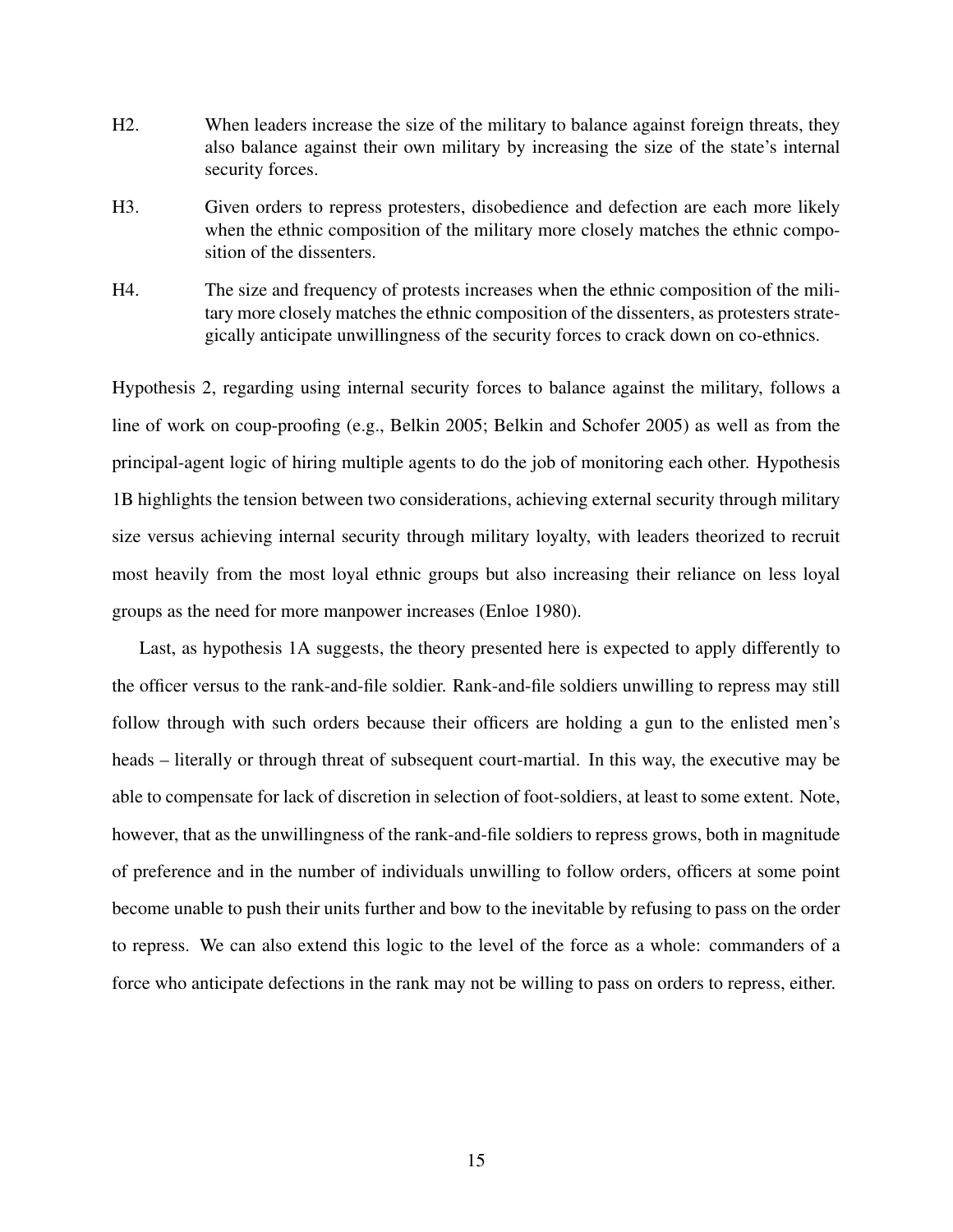### Gathering Data to Test the Theory:

As of right now, I am unable to test this theory, not having data on the ethnic composition of the military forces. In a separate project, I am currently involved in a collaborative attempt to gather these data from 1945 to the present for 23 states in the Middle East and North Africa. The theory that I have presented is meant to apply to any ethnically divided society in any region of the world. However, we choose for now to limit our focus to this region, making this effort a pilot project. Our main source for defining and listing ethnic groups in each country is the Ethnic Power Relations dataset (Wimmer, Cederman, and Min 2009). Because – to our knowledge – no encyclopedic source on military ethnicity has ever been published, we rely on country-specific studies and historical reports, attempting to corroborate estimates by using multiple sources for each time period.

For this data collection effort, we avoid government reports and published estimates, since most states avoid releasing politically damaging evidence of ethnic favoritism; since leaders would often have an incentive to provide false counts; and since the only states we have seen so far that actually do report it are cases that do so in response to affirmative-action laws. Some sources provide interval-level estimates, such as the percentage of a specific military force that is of one ethnicity, but others provide only ordinal-level estimates, so we gather data in both formats. Our eventual finished product will be geared to the lowest common denominator by presenting ordinallevel data for each country and time period. Because of the sparcity of published estimates that we have to work with in the first place, and because ethnic composition of security forces changes very slowly (see Johnson 2013), we anticipate the finished product having the state-halfdecade as its unit of analysis.

Our coding rules are available on request.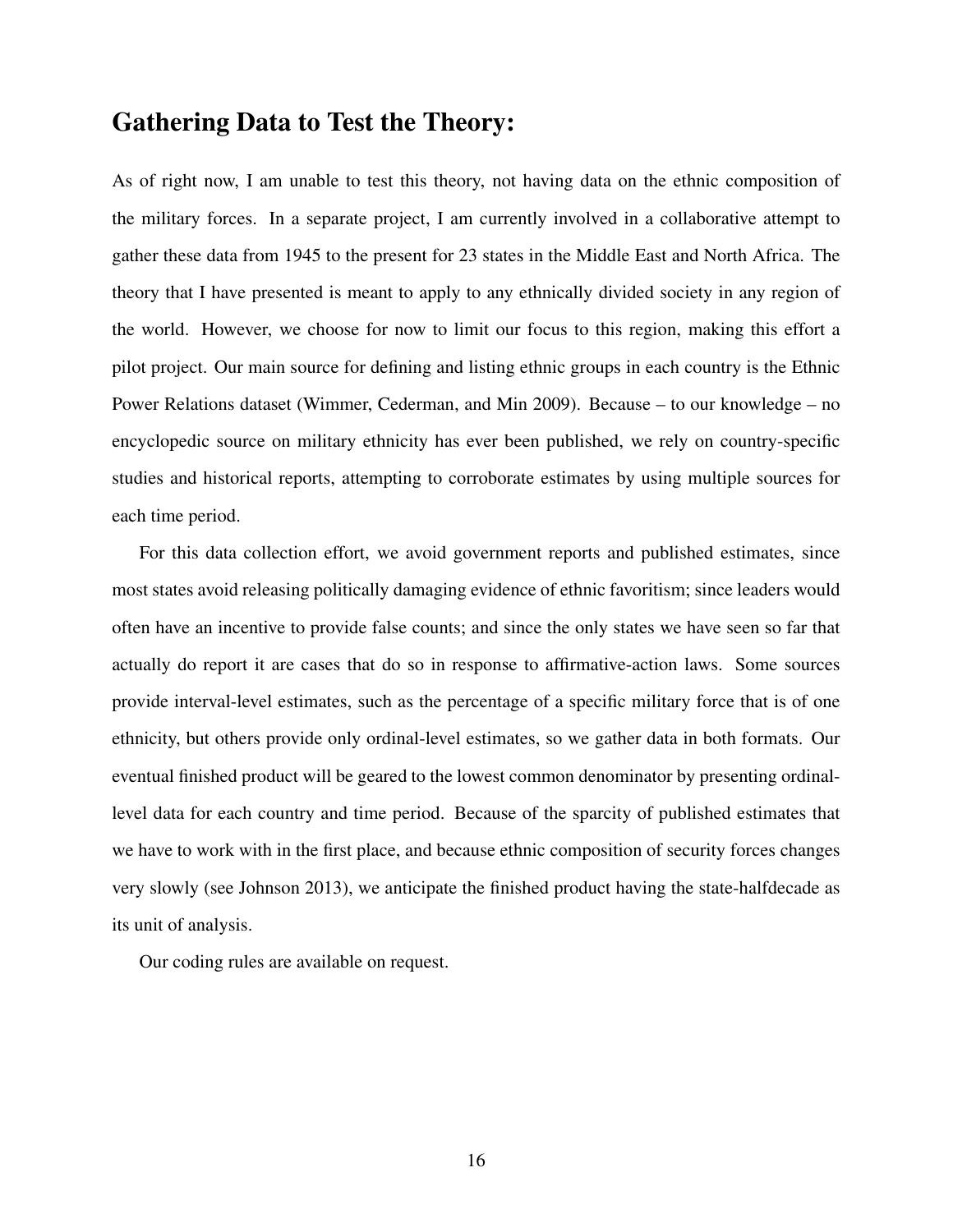# References

- Barany, Zoltan. 2011. "Comparing the Arab Revolts: The Role of the Military." *Journal of Democracy* 22(October): 24–35.
- Barany, Zoltan. 2013. "Armies and Revolutions." *Journal of Democracy* 24(April): 62–76.
- Batson, C. Daniel, Bruce D. Duncan, Paula Ackerman, Terese Buckley, and Kimberly Birch. 1981. "Is Empathic Emotion a Source of Altruistic Motivation?" *Journal of Personality and Social Psychology* 40(February): 290–302.
- Belkin, Aaron. 2005. *United We Stand? Divide-and-Conquer Politics and the Logic of International Hostility*. Albany: State University of New York Press.
- Belkin, Aaron, and Evan Schofer. 2005. "Coup Risk, Counterbalancing, and International Conflict." *Security Studies* 14(January-March): 140–177.
- Brant, William D. 1980. "The Effects of Race and Social Distance on Obedience." *Journal of Social Psychology* 112(December): 229–235.
- Butler, Christopher K., Tali Gluch, and Neil J. Mitchell. 2007. "Security Forces and Sexual Violence: A Cross-National Analysis of a Principal-Agent Argument." *Journal of Peace Research* 44(November): 669–687.
- Carey, Sabine C. 2006. "The Dynamic Relationship Between Protest and Repression." *Political Research Quarterly* 59(March): 1–11.
- Carey, Sabine C. 2009. *Protest, Repression, and Political Regimes: An Empirical Analysis of Latin America and Sub-Saharan Africa*. New York: Routledge.
- Carey, Sabine C., Michael Colaresi, and Neil J. Mitchell. 2012*a*. "Disorder, Delegation, and Deniability: Incentives for Pro-Government Militias." Presented at the 2012 Conference on Paramilitaries, Militias, and Civil Defense Forces in Civil Wars, at Yale University. http://www.researchgate.net/publication/233817295 (9 January 2012).
- Carey, Sabine C., Michael Colaresi, and Neil J. Mitchell. 2012*b*. "Why Do Governments Use Militias?" Presented at the October 2012 Conference on Militias, Yale. http://www.sowi.unimannheim.de/militias/?page\_id=17 (9 February 2012).
- Chenoweth, Erica, and Maria J. Stephan. 2011. *Why Civil Resistance Works: The Strategic Logic of Nonviolent Conflict*. New York: Columbia University Press.
- Conrad, Courtenay Ryals, and Will H. Moore. 2010. "What Stops the Torture?" *American Journal of Political Science* 54(April): 459–476.
- Cunningham, Kathleen Gallagher, and Emily Beaulieu. 2010. "Dissent, Repression, and Inconsistency." In *Rethinking Violence: States and Non-State Actors in Conflict*, ed. Erica Chenoweth, and Adria Lawrence. Cambridge, MA: MIT Press pp. 173–195.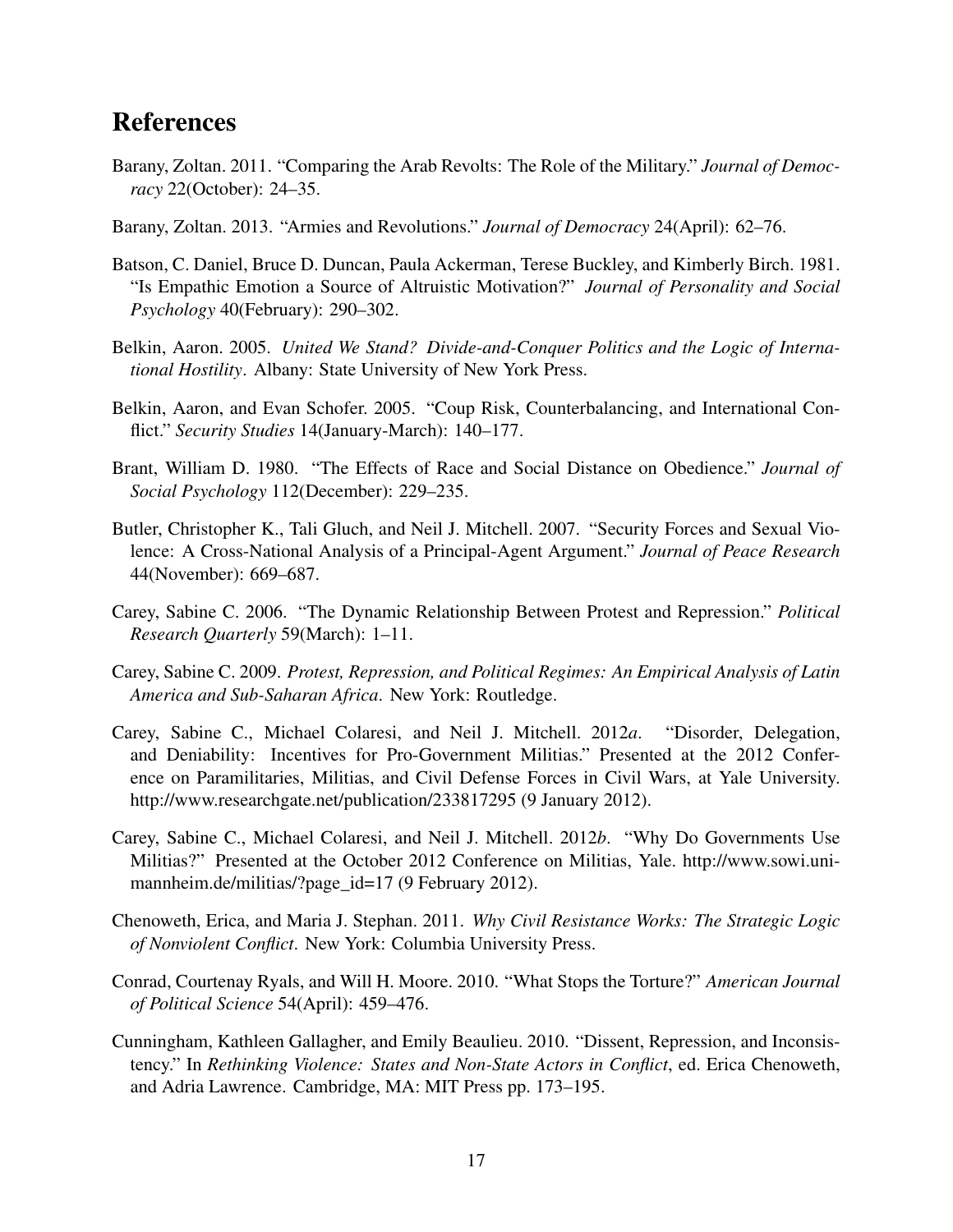- Dambrun, Michaël, and Elise Vatiné. 2010. "Reopening the Study of Extreme Social Behaviors: Obedience to Authority within an Immersive Video Environment." *European Journal of Social Psychology* 40(August): 760–773.
- D'Anieri, Paul. 2006. "Explaining the Success and Failure of Post-Communist Revolutions." *Communist and Post-Communist Studies* 39(September): 331–350.
- Davenport, Christian. 1995*a*. "Assessing the Military's Influence on Political Repression." *Journal of Political and Military Sociology* 23(Summer): 119–144.
- Davenport, Christian. 1995*b*. "Multi-Dimensional Threat Perception and State Repression: An Inquiry into Why States Apply Negative Sanctions." *American Journal of Political Science* 39(August): 683–713.
- Davenport, Christian. 2005. "Understanding Covert Repressive Action: The Case of the U.S. Government against the Republic of New Africa." *The Journal of Conflict Resolution* 49(February): 120–140.
- Davenport, Christian, and Will H. Moore. 2012. "The Arab Spring, Winter, and Back Again? (Re)Introducing the Dissent-Repression Nexus with a Twist." *International Interactions* 38(5): 704–713.
- Davenport, Christian, Sarah A. Soule, and David A. Armstrong. 2011. "Protesting While Black?: The Differential Policing of American Activism, 1960 to 1990." *American Sociological Review* 76(February): 152–178.
- DeMeritt, Jacqueline H.R. forthcoming. "Delegating Death: Military Intervention and Government Killing." *Journal of Conflict Resolution* .
- Downs, Anthony. 1957. *An Economic Theory of Democracy*. New York: Harper.
- Droz-Vincent, Philippe. 2011. "A Return of Armies to the Forefront of Arab Politics?" IAI Working Paper 1121. http://www.iai.it/pdf/DocIAI/iaiwp1121.pdf (30 July 2013).
- Enloe, Cynthia H. 1980. *Ethnic Soldiers: State Security in Divided Societies*. Athens: University of Georgia Press.
- Feaver, Peter D. 1998. "Crisis as Shirking: An Agency Theory Explanation of the Souring of American Civil-Military Relations." *Armed Forces and Society* 24(Spring): 407–434.
- Feaver, Peter D. 2003. *Armed Servants: Agency, Oversight, and Civil-Military Relations*. Cambridge, MA: Harvard University Press.
- Gartner, Scott Sigmund, and Patrick M. Regan. 1996. "Threat and Repression: The Non-Linear Relationship between Government and Opposition Violence." *Journal of Peace Research* 33(Aug.): 273–287.
- Gates, Scott. 2002. "Recruitment and Allegiance: The Microfoundations of Rebellion." *The Journal of Conflict Resolution* 46(Feb.): 111–130.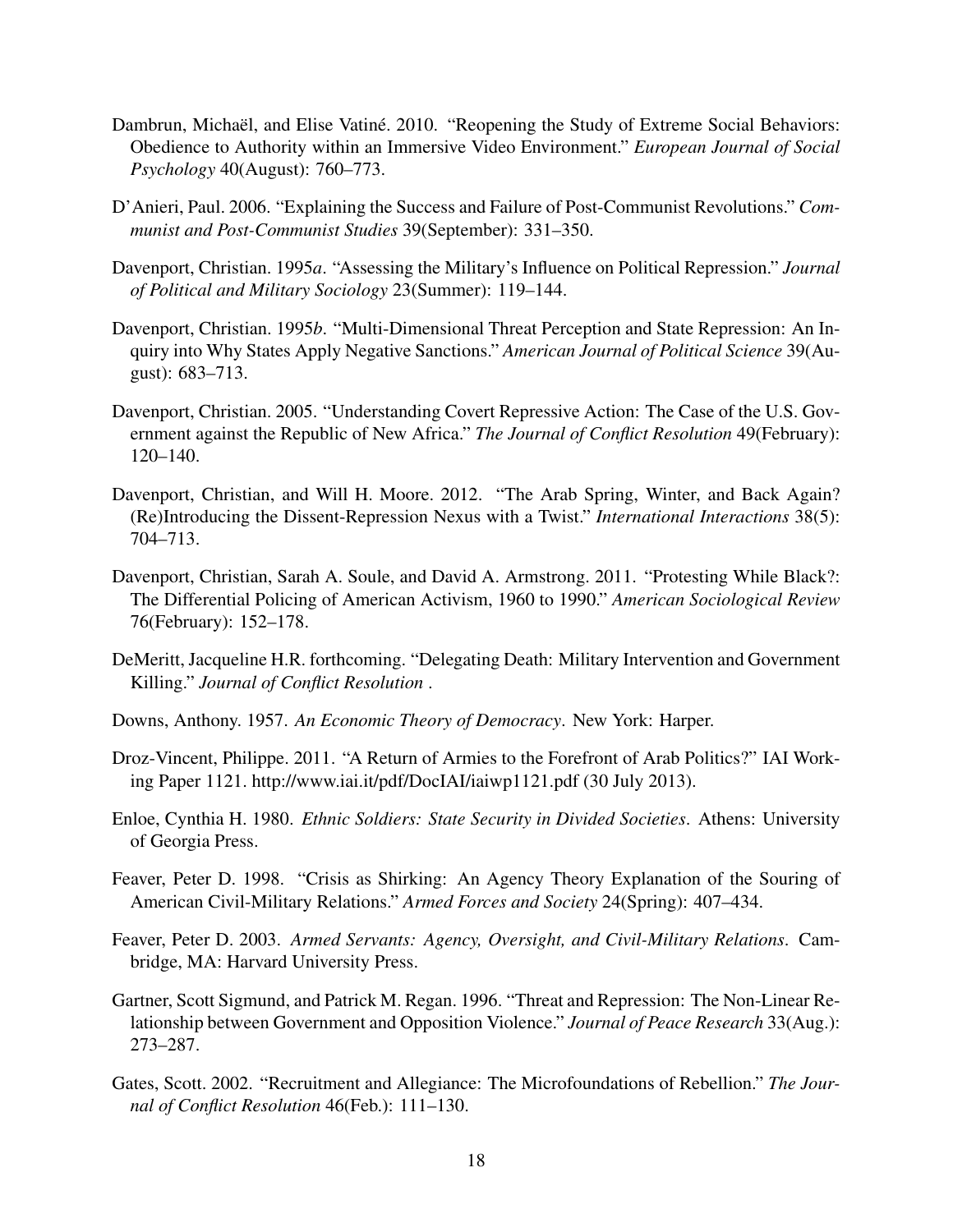- Gates, Scott, and Ragnhild Nordås. 2010. "Recruitment and Retention in Rebel Groups." Presented at the annual meeting of the American Political Science Association, Washington D.C. http://papers.ssrn.com/sol3/papers.cfm?abstract\_id=1643052 (9 February 2013).
- Johnson, Paul L. 2013. "Constructing Security: Explaining the Ethnic Composition of the Military." Presented at the Annual Meeting of the Western Political Science Association, Hollywood. http://wpsa.research.pdx.edu/papers/docs/johnson.pdf (9 April 2013).
- Kelman, Herbert C., and V. Lee Hamilton. 1989. *Crimes of Obedience: Towards a Social Psychology of Authority and Responsibility*. New Haven: Yale University Press.
- Kowalewski, David. 1982. "Establishment Vigilantism and Political Dissent: A Soviet Case Study." *Armed Forces and Society* 9(Fall): 83–97.
- Lane, Jan-Erik. 2008. *Comparative Politics: The Principal-Agent Perspective*. New York: Routledge.
- Lehrke, Jesse Paul. forthcoming. "A Cohesion Model to Assess Military Arbitration of Revolutions." *Armed Forces and Society* .
- Lutterbeck, Derek. 2013. "Arab Uprisings, Armed Forces, and Civil-Military Relations." *Armed Forces and Society* 39(January): 28–52.
- Mastroianni, George R., and George E. Reed. 2011. "Apples, Barrels, and Abu Ghraib." In *The Routledge Handbook of War and Society: Iraq and Afghanistan*, ed. Steven Carlton-Ford, and Morton G. Ender. New York: Routledge pp. 78–87.
- Milgram, Stanley. 1974. *Obedience to Authority: An Experimental View.* New York: Harper and Row.
- Mitchell, Neil J. 2004. *Agents of Atrocity: Leaders, Followers, and the Violation of Human Rights in Civil War*. New York: Palgrave Macmillan.
- Mitchell, Neil J. 2012. *Democracy's Blameless Leaders: From Dresden to Abu Ghraib, How Leaders Evade Accountability for Abuse, Atrocity, and Killing*. New York: New York University.
- Mitchell, Neil J., Sabine C. Carey, and Christopher K. Butler. 2012. "Delegating Repression: Pro-Government Militias and Human Rights Violations." Working paper. http://www.sowi.unimannheim.de/militias/?page\_id=17 (9 February 2012).
- Nepstad, Sharon E. 2011. "Nonviolent Resistance in the Arab Spring: The Critical Role of Military-Opposition Alliances." *Swiss Political Science Review* 17(December): 485–491.
- Russell, Diana E. H. 1974. *Rebellion, Revolution, and Armed Force: A Comparative Study of Fifteen Countries with Special Emphasis on Cuba and South Africa*. New York: Academic Press.
- Shellman, Stephen M. 2006*a*. "Leaders' Motivations and Actions: Explaining Government-Dissident Conflict-Cooperation Processes." *Conflict Management and Peace Science* 23(1): 73– 90.